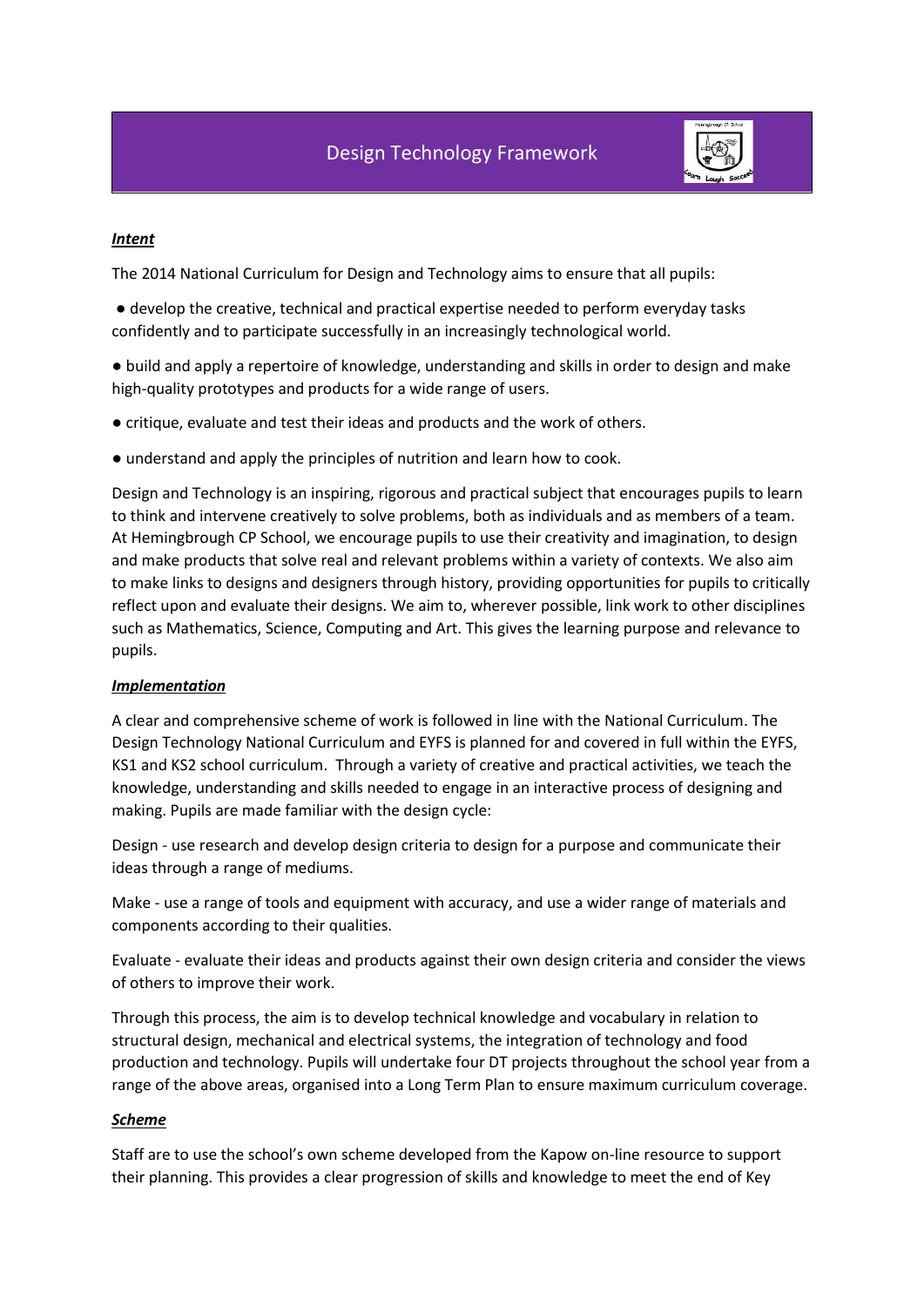Stage expectations in line with the National Curriculum. Staff may source ideas from other areas but must ensure progression of skills and knowledge are met and all objectives are covered.

### *Assessment*

Assessment opportunities will take place on a regular basis during lessons to ensure understanding and progression.

Assessments will take place at the end of each topic against the learning objectives. Teacher will establish whether children are working at the expected level.

# *Provision for Inclusion*

All pupils will have equal opportunities to reach their full potential across the DT curriculum and are given the opportunity to access the curriculum at their year group age.

Teachers will:

- set suitable learning challenges with scaffolds if needed.
- respond to individual pupil's learning needs in accordance with any education plans.
- overcome barriers to learning for individuals and groups by modelling, scaffolding and offering paired and group work in mixed ability.
- differentiate class work by supporting not constricting the curriculum.

### *Health and Safety/Safeguarding*

The safety of pupils is the responsibility of the class teacher.

- Pupils are made aware of the safe use and correct procedure involved when using tools and equipment in the learning environment
- Pupils are taught how to follow proper procedures for food safety and hygiene.
- Pupils are informed of the need to be careful, and to understand that their actions can affect others.
- A range of skills are developed when using equipment to reduce unnecessary risk.
- All staff are made aware of food safety procedures when working with food to minimise any risks.
- Protective clothing is worn as necessary.
- Staff are made aware of any pupils with specific allergies when undertaking food preparation.

### *SMSC*

At Hemingbrough Community Primary School we actively promote the spiritual, moral, social and cultural education and understanding of our pupils.

### **Spiritual Education**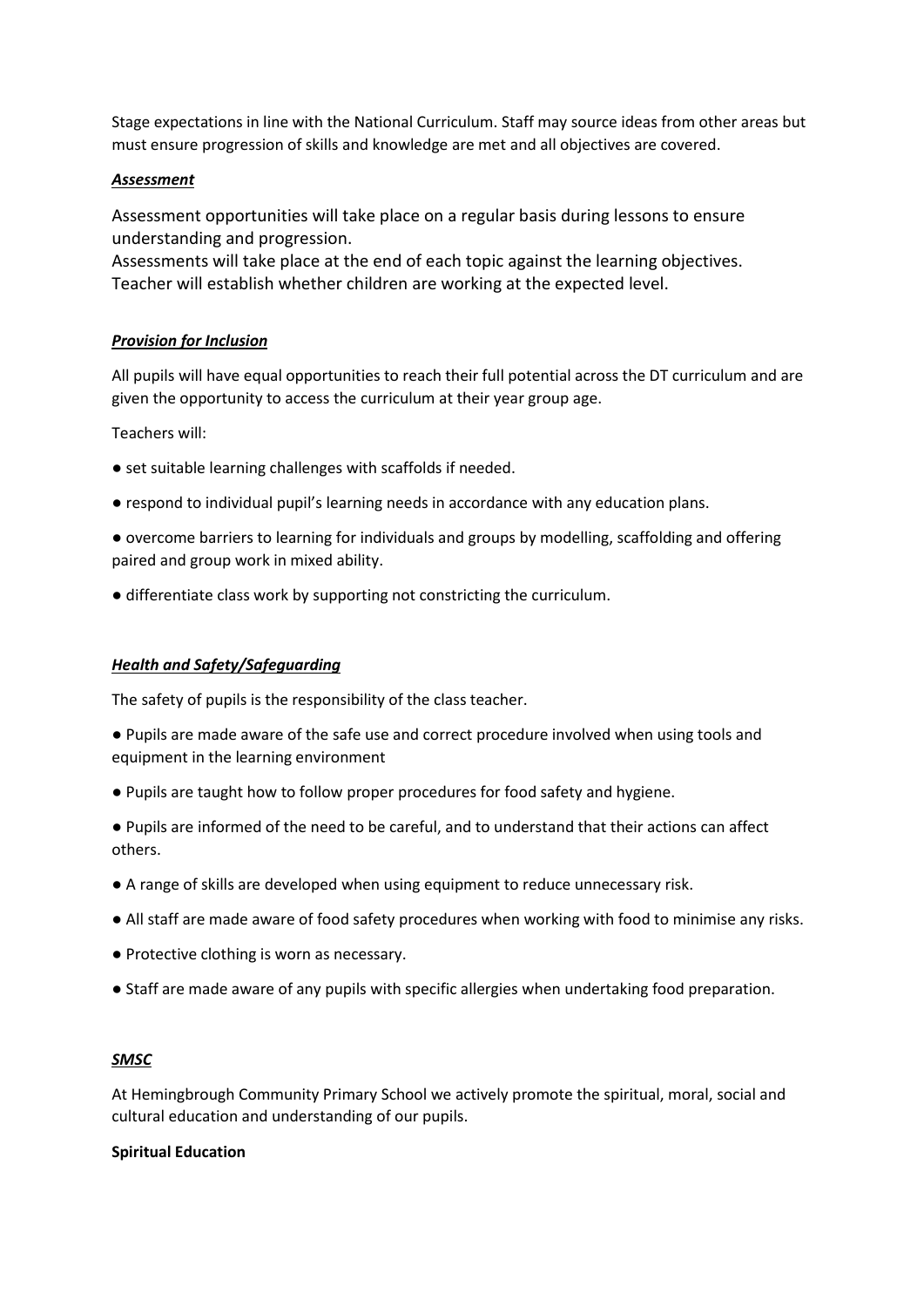Spiritual development is very important in DT as the process of creative thinking and problem solving lies at the centre of the subject. A pupil's ability to think creatively and show innovation can be inspirational to other but also increase their own self confidence and belief in their own abilities.

### **Moral Education**

During the planning and making process we encourage our pupils to consider the moral and ethical dilemmas raised. For example, the impact on the environment through the choices of materials are made or the opportunity to consider sustainable or environmentally acceptable materials.

# **Social Education**

During DT there are many opportunities to promote social responsibilities. All the children have a collective responsibility to ensure they contribute to a safe working environment where the use of tools and equipment are involved. There is the opportunity to work collaboratively with a partner or take turns in a small group which requires effective social interaction and at times compromise. There is also the opportunity for peer evaluation and to act as a critical friend to give supportive comments to improve pupils learning outcomes.

# **Cultural Education**

DT often originates from an idea or artefact and to develop a wider cultural awareness we explore our past heritage as well as investigate and use our stimulus products from different cultures and time periods.

# *British Values*

British Values are promoted through DT:

### **Democracy**

• The children must take the views and opinions into account but still have the right to make their own choices.

• To take turns both in speech and practically with others.

• To understand that it is not always possible or right to have their own way and understand the value of compromise.

### **The Rule of Law**

- To understand the importance of safety rules when using tools.
- To understand and accept that if these rules are not followed that there are consequences to this.

### **Individual Liberty**

• To understand that there are able to listen to others but can use their own ideas and design choices when making an artefact.

• To accept that others ideas may not be the same as their own but are able to accept this.

### **Tolerance**

- To tolerate ideas from others that are different to their own.
- To understand that many great design ideas originate from other cultures.